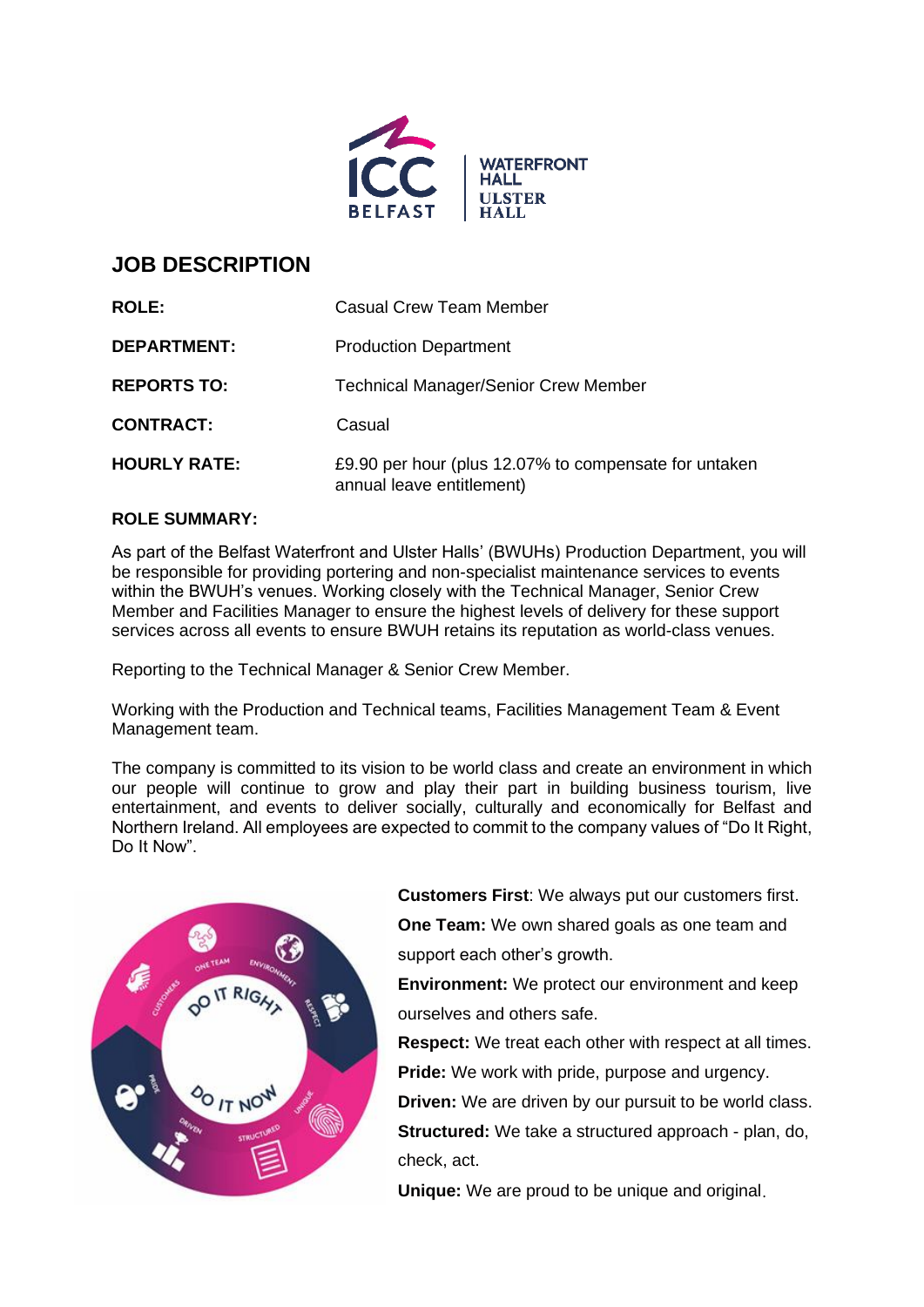

## **General:**

- To be able to work flexibly across all venues of BWUHs and with all teams to ensure the necessary high standards of service delivery are achieved and exceeded.
- To assist the Technical Manager, Senior Crew Member and BWUHs management team in the delivery of the services necessary to support concerts, conferences, presentations, and exhibitions including general porterage, stagehand duties and labouring duties.
- To carry out all specified work in accordance with applicable health and safety legislation, guidelines, and best practice, and to ensure that any actual or potential health and safety hazards are reported to management immediately. To carry out health and safety checks and procedures as required.

### **Key Duties**

- Work in close contact and flexibly with all teams and clients to ensure all requirements are met and delivered in a timely, cost effective and safe manner.
- To assist in providing creative/ innovative responses to non-routine problems to ensure a satisfactory and timely resolution and to undertake such other relevant duties as may from time to time be required.

## **Porter Duties**

- To furnish all event spaces, both front and back of house, with the required furniture and equipment layout specific to each event. To undertake general and specific labouring duties as directed, for example, the assembly, dismantling, maintenance, and storage of seating and staging systems.
- To provide flexible logistic support to the Event Managers and/or Stage Production Team by working together on pre-planned setups or responding to reactive requests. To assist with cloakroom and luggage storage on events.
- To unload or load clients' and BWUHs equipment from storage and/or vehicles in a safe manner and assist in the traffic management of delivery and collection loading areas (banksman duties).
- To undertake duties during events and respond to specific cues or directions given by Production staff i.e., follow spot operation, load-in/load-out stagehand etc.
- To ensure that the service yards, alleyways, entrance areas, under stage areas, the wagon store and all other related equipment stores & exhibition storage areas and collection areas are kept clean, free from defects and in a safe condition.

## **Maintenance Duties**

• To assist with the maintenance and cleaning of fixtures and fittings, light nonspecialist maintenance. To carry out minor repairs and maintenance to furniture/seating systems using power tools as per training provided. To provide general assistance as required e.g. non-specialist light maintenance duties.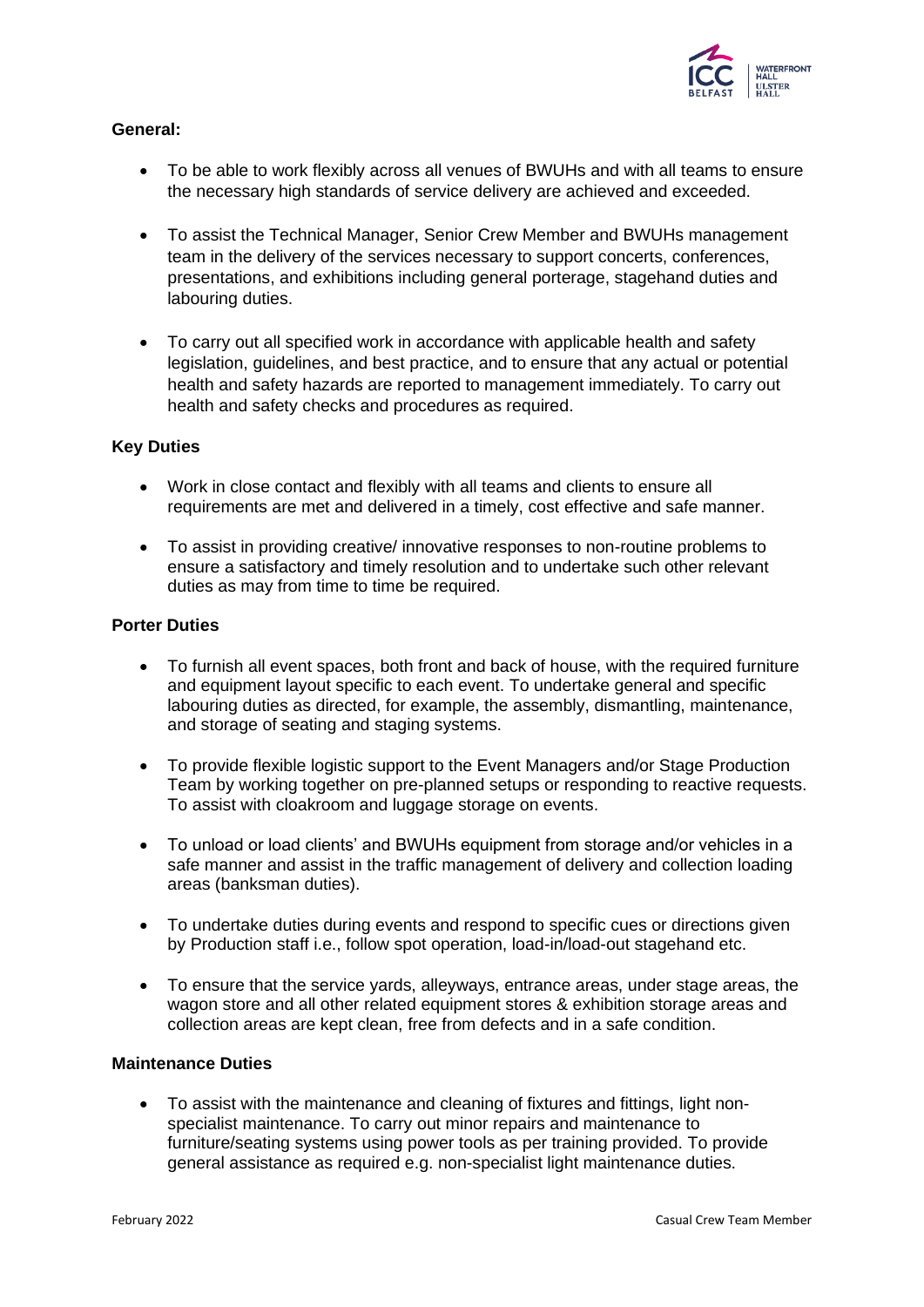

- To ensure that the standard of equipment is maintained at the venues, reporting defective equipment or building defects to the facilities department.
- To assist with equipment accounting (including furniture), using the venues' asset management system to ensure accurate records are in place.

### **Health and Safety**

- To undertake suitable training on equipment and procedures and be responsible for maintaining safe working practices at all times but particularly during the build, open and de-rig of events in both venues.
- To assist in the development, implementation, audit and review of formal and dynamic risk assessments, method statements and safe systems of work.
- To carry out any other relevant procedures or duties as required by the Technical Manager, Senior Crew Member.
- To undertake the implementation of management policy and ensure compliance with the procedures of the BWUH.

### **PERSON SPECIFICATION**

#### **Competencies**

Applicants must be able to demonstrate the following competencies which may be tested at interview:

- **Team working skills:** the ability to be an effective team member, contributing to the success of the team and achievement of objectives and goals. Ability to work well under pressure and to collaborate with colleagues during pressurised and demanding periods.
- **Health and safety skills:** an excellent awareness of health and safety processes and procedures and the ability to deal effectively with health and safety issues within a busy conference and entertainments facility.
- **Customer care skills:** an awareness of the importance of responding to the needs of both internal and external customers effectively.
- **Manual Handling skills:** The post holder should have the ability to carry out and see through tasks involving heavy lifting, carrying, pulling and pushing and bending in a safe and efficient manner.
- **Flexibility:** The post holder is required to adapt to flexible working patterns. A willingness to be flexible with rota changes, often with minimum required notice, to allow the team to meet objectives.

#### **Essential Criteria**

Applicants **must** have

• Experience of setting up equipment or furniture for events; and